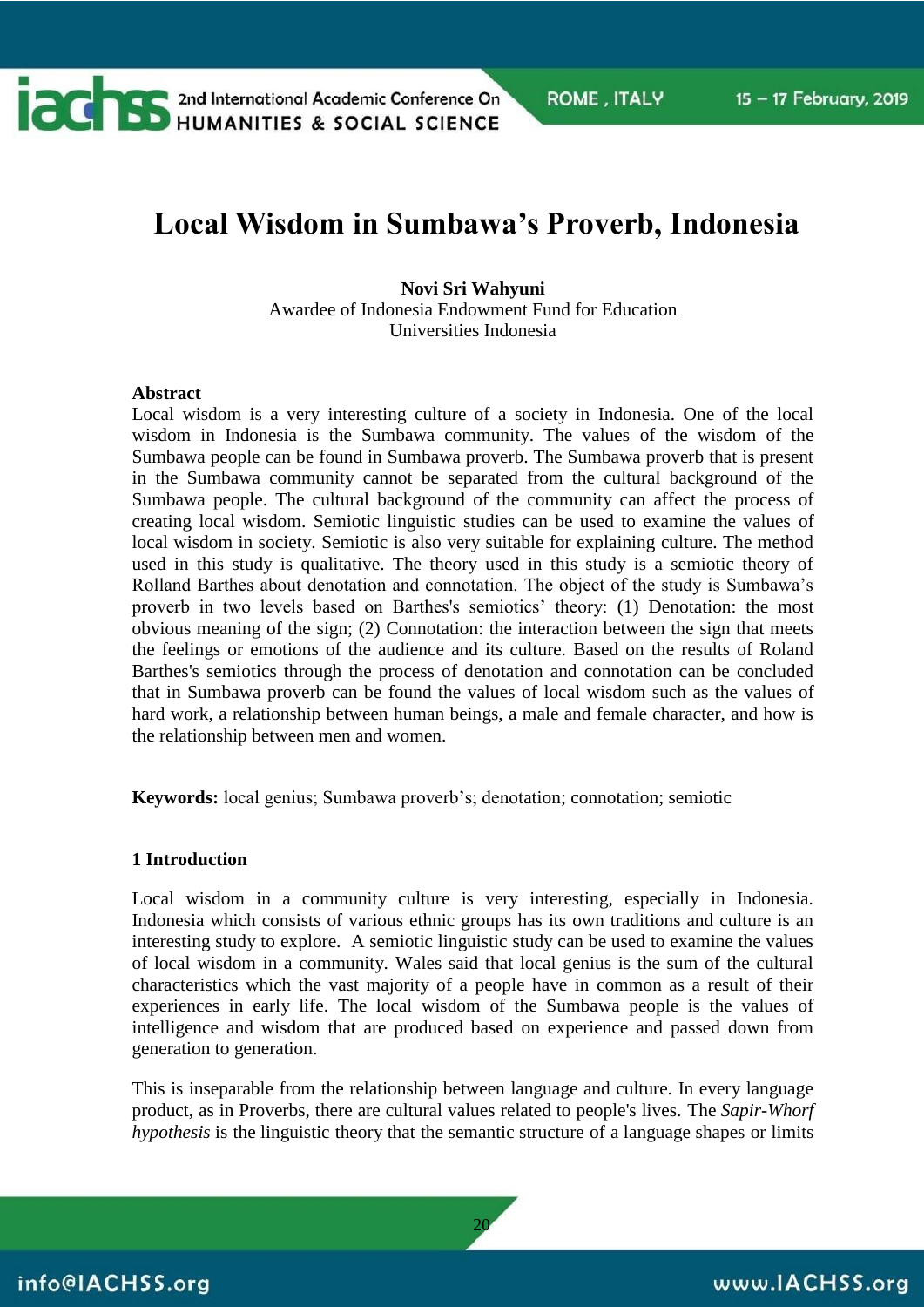

**CONTRES AND ARREST AND A PROPERTY AND A SOCIAL SCIENCE** 

the ways in which a speaker forms conceptions of the world. Every culture has its own local wisdom. Kramsch (1998) stated that language expresses cultural reality, language embodies cultural reality, and language symbolizes cultural reality.

The local wisdom of the Sumbawa community can be found in the oral and written literature produced. In these literary works, there are many values of wisdom. In Sumbawa culture, many literary works can be extracted from wisdom values such as poetry, prose, and proverb. In Sumbawa proverb, many metaphors are found to compare or equalize two things. Lakof and Jhonson stated that metaphor is pervasive in everyday life, not just in language but in thought and action. Moon and Knowles (2006:3) stated that metaphor is a basic process in the formation of words and word meanings. Concepts and meanings are lexicalized, or expressed in words, through metaphor. Metaphors in Sumbawa proverb is used to express the thought of Sumbawa people. In this paper, we will discuss local wisdom in the Sumbawa proverb in terms of the study of semiotics. Research questions of this study are what values are contained in the proverb and how is the relationship between signifier and signified in the Sumbawa's proverb?

Proverbs are groups of words or sentences that remain in order, usually accentuating certain intentions (in proverbs including thimbles, expressions, and parables). In proverbs contain rules of human action, advice, principles of life, and others. The Sumbawa proverb is one of the local wisdom possessed by the Sumbawa community. Local wisdom is passed down from generation to generation. In Sumbawa's proverb uses a lot of proverbs that have an image of animals besides there are also those who use depictions of the state of nature and others. This cannot be separated from the cultural background of the Sumbawa people which caused the emergence of these characteristics in the Sumbawa's proverb.

A proverb is one of the cultural expressions created and related to the message contained. A semiotic function is to explain culture. The proverb created from the results of thoughts that have values.

#### **2 Theory and Methodology**

Semiotics is the study of signs. Semiotics can be used to understand how humans give meaning to various things that are sensed and felt (as part of a knowledge system). Humans always look for the meaning of what is around them and also humans give what meaning that happens to them.

In Barthes's semiology, denotation is the first level of significance system, while the connotation is the second level. Denotation is a commonly known meaning while connotation is a new meaning that is given by the sign user according to the wishes, background of knowledge, or new conventions that exist in society. According to Barthes, when the connotation has become steady, it will become a myth and a myth that has been established will develop into ideology. Hoed (2014) states that the connotation given by the user of the sign and the connotation concept used by Barthes is used to explain how

21

info@IACHSS.org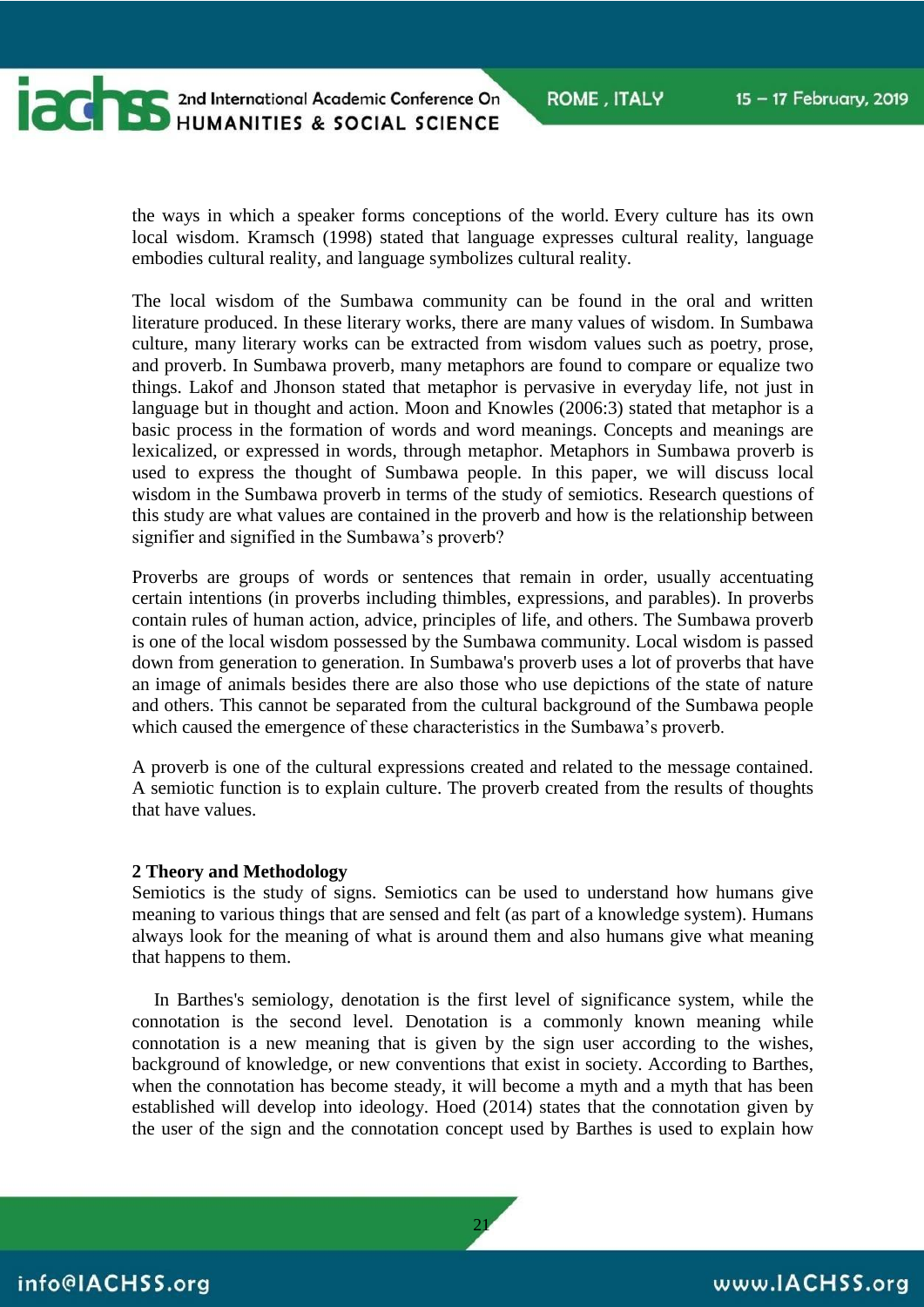**CONTRES AND ARREST AND ACCEPTED MAIN AND ACCEPTED MAIN AND ACCEPT AND ACCEPT ACCEPTED MANUFACTURER** 

**ROME, ITALY** 

cultural symptoms are seen as a sign of obtaining special meaning (connotation) from the community. The myth that has been considered normal and the only one will proceed to become an ideology. The following is a sign map of Rolland Barthes;

| 1. Signifier             | 2. Signified             |
|--------------------------|--------------------------|
| 3. Denotative sign       |                          |
| 4. Connotative signifier | 5. Connotative signified |
| 6. Connotative sign      |                          |

*Semiotic sign of Rolland Barthes*

The method used in this study is a qualitative method because in this study it does not use statistics but uses descriptive and narrative. As Denzin and Lincoln (2000: 4) stated, qualitative research involves an interpretive approach to seeing the world. The role of qualitative research, in this case, is to learn everything in natural conditions, try to understand, or interpret phenomena in the context of the person who interprets them. In addition, Creswell (2010: 4) states that qualitative research is a method for exploring and understanding the meaning that a number of individuals or groups of people ascribed to social or humanitarian problems.

The data source used in this study is the Sumbawa's proverb book from the book of Adi Pranajaya (2012). The proverbs analyzed are Sumbawa proverbs that are still used by the Sumbawa people to this day. The author conducts data collection through literature studies from books and previous studies related to the local wisdom of the Sumbawa community. Data are classified and analyzed by Roland Barthes theory.

# **3 Finding and Discussion**

Local wisdom values can be found in the Sumbawa proverb. These wisdom values contain life value messages about advice, recommendations, prohibitions, and others. The use of lexicons in the Sumbawa's proverb has a connection with the cultural background of the local community. In the proverb, it also uses a lot of metaphors to compare and equate humans with others. Here are some Sumbawa proverbs which are analyzed using Barthes's semiotics;

### **PROVERB**

# **Hard work values**

1. Ada sio ada daki

Dennotation: There is sweat, there is dirt

Connotation: When someone works hard then he/she will get results. *Sio* is interpreted as a sweat which means that when there is a sweat it will have a dust. The local wisdom that contained in the proverb is that one must work hard first in order to get the desired results

22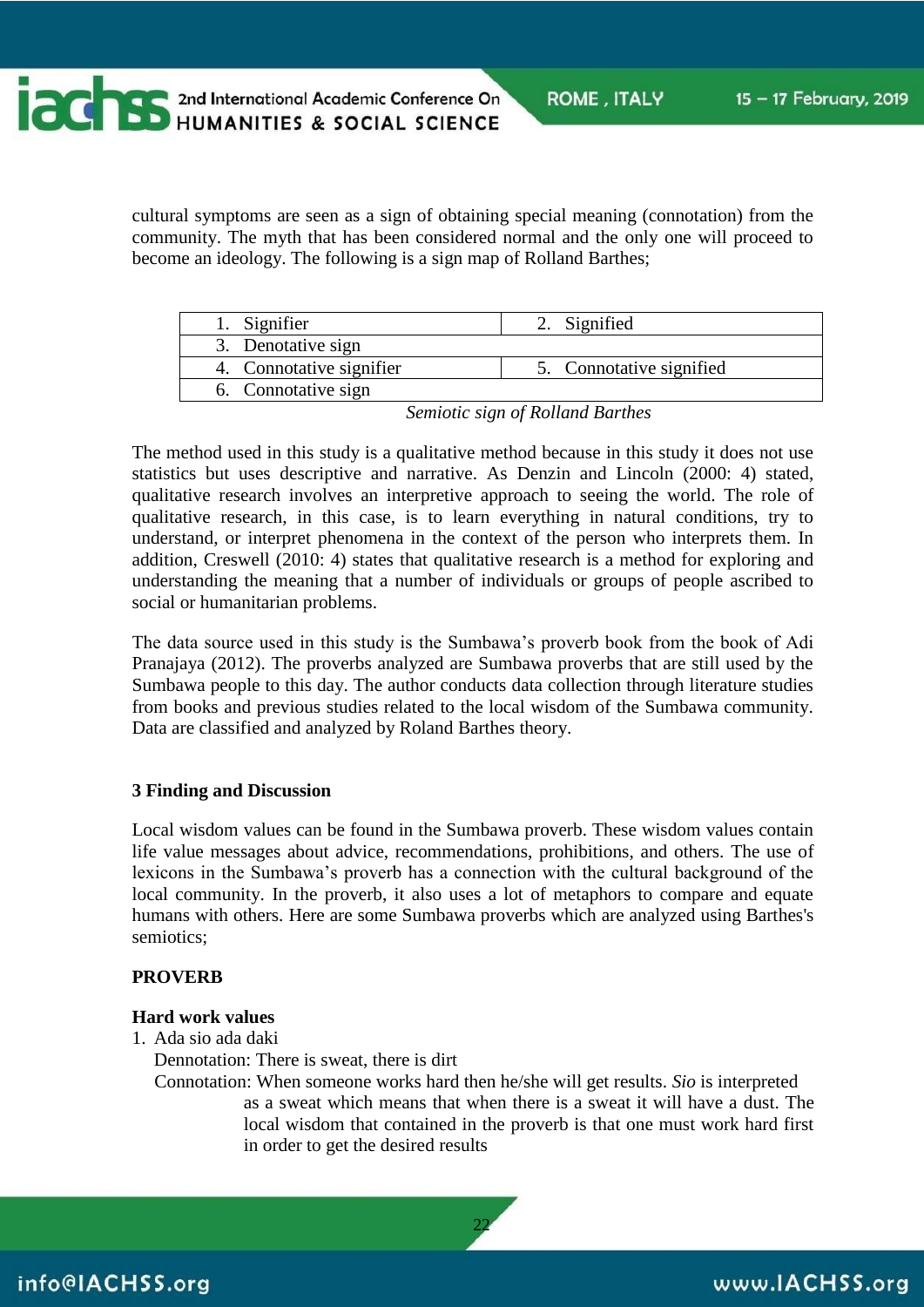**CONTRES AND ARREST AND AN INCREDIBLY AND ARREST AND ARREST AND ARREST AND ARREST AND ARREST AND ARREST AND ARREST AND ARREST AND ARREST AND ARREST AND ARREST AND ARREST AND ARREST AND ARREST AND ARREST AND ARREST AND ARRE** 

*Sio* in the Sumbawa language means sweat, while *daki* is the remaining dust that mixes with sweat attached to the body. Sweat and dust in the human body are caused by humans working hard so that their bodies have sweat and dust. Sumbawa people use *sio* and *daki* parables because most of the livelihoods of the Sumbawa people are farming or as a farmer so that there is a proverb *ada sio ada daki.*

2. Mara tikes sowan oram

Denotation: Like a mouse holding a broom

Connotation: Mice are small animals which of course will be difficult if carrying

brooms. This is likened to parents who are toiling to support their children *Mara* means like, *tikes* is a rat, *sowan* means to uphold and *oram* is a broom. In the proverb, it is described how parents who try to meet the needs of their children because of the responsibilities they endure so that they are equated with mice that uphold brooms, although it is very difficult to do due to all limitations, parents will always try to fulfill their responsibilities as parents to their children*.*

#### **The relationship between human beings**

- 1. Ajar bote entek kayu
	- . Denotation: Teaching monkeys to climb trees
	- Connotation: Teaching people who are smarter about something is the same as teaching apes to climb trees.
	- Myth: Teaching smart people is futile because they are smarter and capable of doing anything without being told

In Sumbawa's proverb 'teaching monkeys to climb trees' (*mengajar monyet memanjat pohon)*, the use of a *monkey* in the proverb is because *monkey* is a close animal in the life of the Sumbawa people, which is often found in the forests close to farmers' fields. *Monkeys* in Sumbawa's cognition are animals that are very clever in climbing trees

2. Patinang lempo ai

Denotation: The full jar

Connotation: Someone who has a lot of knowledge is likened to a jar that is fully filled

The use of *patinang* (jars) in the proverb is because in ancient times Sumbawa people used jars in houses that served as a place to put water to drink so that in ancient times each house must have a large sized jar for storing drinking water

#### **Human character**

1. Bawa lading tumpil

Denotation: Bring a blunt knife

Connotation: Blunt knife can no longer be used to cut objects and has no function as before, so that the proverb is used to describe someone who interferes in other people's affairs even though they do not understand the problem is equated with a blunt knife

23

# www.IACHSS.org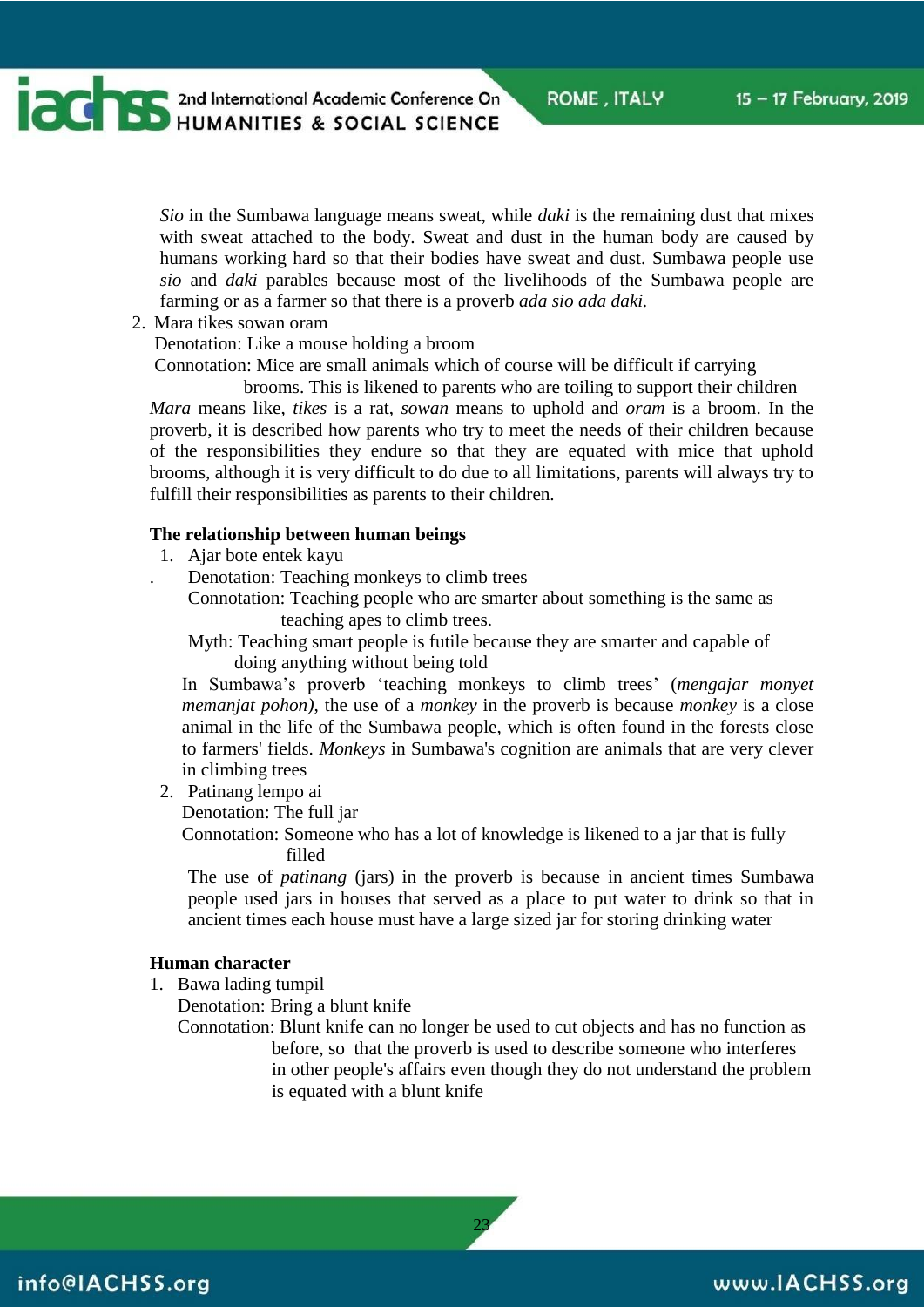**CONTRES AND ARREST AND ACADEMIC CONFERENCE** 

Sumbawa's proverb *bawa lading tumpil* means carrying a blunt knife. That proverb is still very often used by the Sumbawa people in their daily lives. The proverb is used to describe human characters who always want to interfere with other people's business.

#### **Male character**

1. Bukal ngayo

Denotation: Kelelawar (bats) ngayo

Connotation: As we know that bats are active at night. Therefore people who like to wander at night are equated with bats.

The word *"ngayo"* is one of the Sumbawa proverbs that describe a culture of the people of Sumbawa. *Ngayo* is one of the activities carried out by the Sumbawa community to help friends or neighbors who are harvesting in the fields. The term *ngayo* is still used today and besides that, the tradition still continues to be carried out today.

2. Yam boa tau sewai

Denotation: Men who talk a lot

Connotation: The expression addressed to men who talk a lot is like a woman.

Myth: Men should not say much because of the myth in society that men don't talk much. Sumbawa community thinks that men who talk a lot are equated with women. The Sumbawa people's opinion about men that a man must be authoritative and not talk too much

### **Female character**

1. Patis lalat

Denotation: Tame flies

Connotation: Flies when perched on objects or food, when they are approached, flies will fly immediately.

The woman who seems to want to be a man but when a man approaches her, she dodges it instead. Flies are used as an equation with women. When women approached by men, avoid them even though at first they don't avoid them. They (women) play hard to get.

#### **Relations between women and men**

1. Yam tima ketong

Denotation: Like a bucket hanging on a rope

Connotation: *Timba* is always paired with ropes and is never separated. This is used to describe a young couple who are in love

*Tima* in Sumbawa language is *timba*, *ketong* which means wrapped around. Lead and rope are used in Sumbawa worship because the two objects are things that can be found in every Sumbawa community house. *Timba* is used to extract water from

24